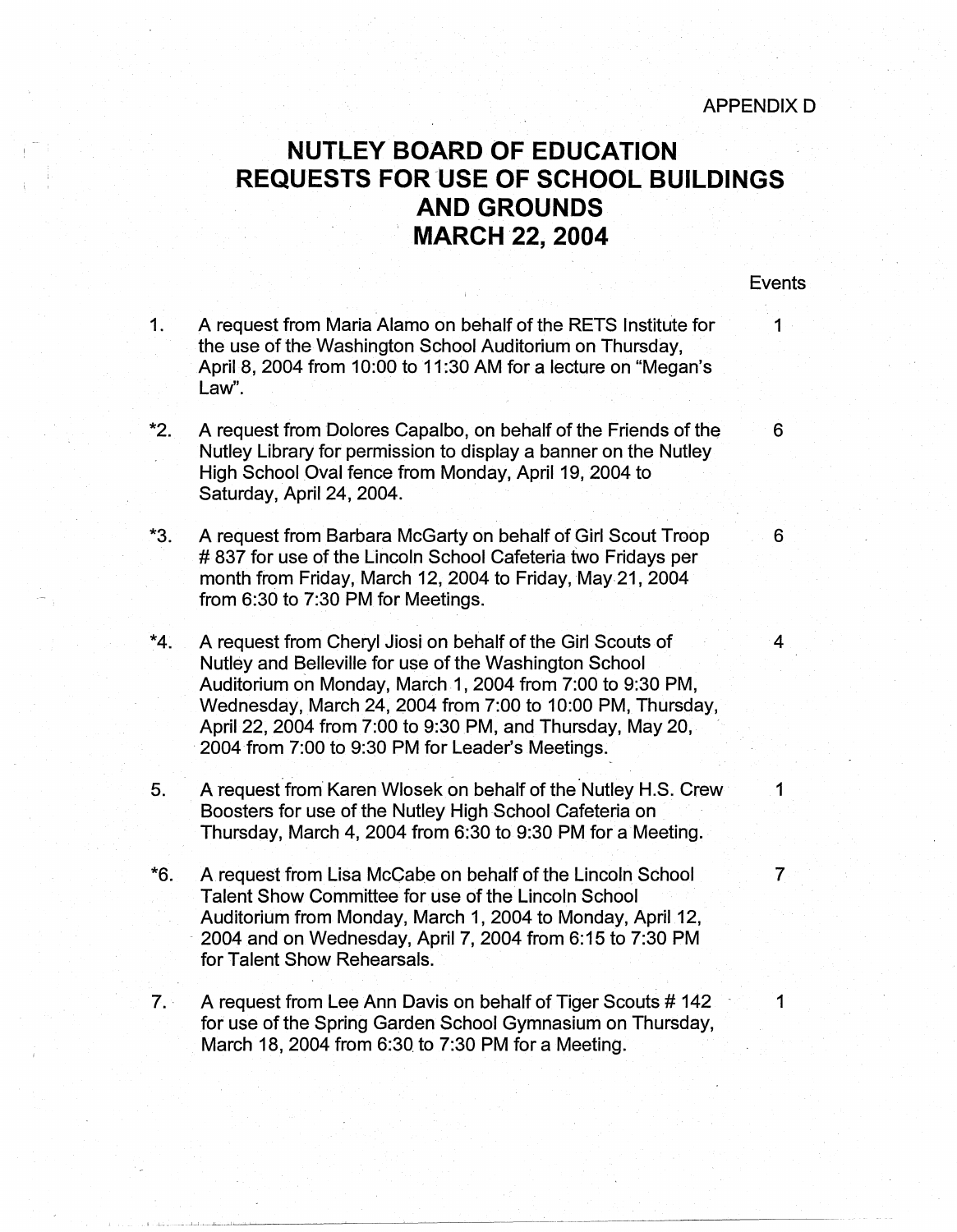- 8. A request from Lillian Dahl on behalf of Brownie Troop #96 for 1 use of the Yantacaw School Gymnasium on Friday, June 4, 2004 from 6:15 to 8:30 PM for a "Fly-Up" Ceremony.
- 9. A request from Toni-Ann Sullivan on behalf of the Radcliffe 1 School PTO for use of the Radcliffe School Library on Tuesday, March 9, 2004 from 7:00 to 9:00 PM for a Tricky Tray Meeting.
- 10. A request from Michele DeMatteo on behalf of the Radcliffe  $\sim$  1 School PTO for use of the Franklin Middle School Auditorium on Monday, April 5, 2004 from 6:00 to 9:00 PM for the Radcliffe School Talent Show Rehearsal.
- \*11. A request from Bonnie Donofrio on behalf of the Lincoln School 6 PTO for use of the Lincoln School Teacher's Cafeteria on Friday, March 5, 2004 and every Thursday from March 11, 2004 to April 15, 2004 from 3:30 to 5:00 PM for Talent Show Rehearsals.
- \*12. A request from Felicia Gardner on behalf of the Yantacaw 2 School PTO for use of the Yantacaw School Auditorium on Monday, March 1, 2004 and Monday March 8, 2004 from 6:30 to 8:30 PM for Talent Show Rehearsals.
- · \*13. A request from Deborah Pesci on behalf of the Yantacaw 8 School Curiosity Shop Committee for use of the Yantacaw School Library, Art Room, Music Room, Gymnasium, and several classrooms on Thursday and Friday afternoons from Thursday, March 4, 2004 to Friday, March 26, 2004 from 3:30 to 4:30 PM for Curiosity Shop Classes.
- \*14. A request from Dana Melillo on behalf of the Township of 19 Nutley Department of Parks and Recreation for use of the Spring Garden School Auditorium, Gymnasium, and several . classrooms from Monday, June 28, 2004 to Friday, July 23, 2004 from 8:30 AM to 12:00 Noon for the Summer Preschool Program.
- \*15. A request from Michael Cundari, on behalf of the Friends of 19 Nutley Singers for permission to display a banner on the Nutley High School Oval fence from Wednesday, March 3, 2004 to Sunday, March 21, 2004.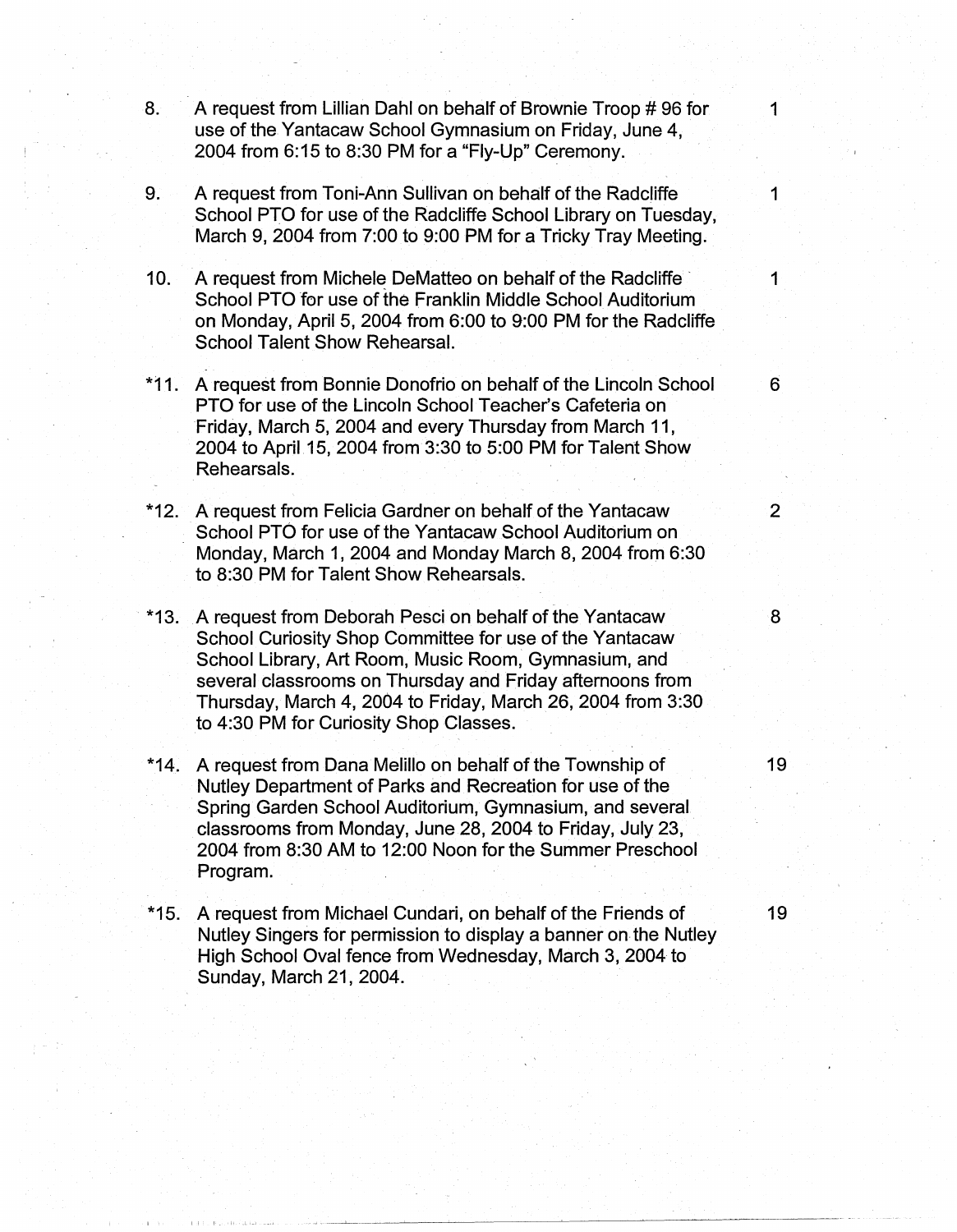| $*16.$ | A request from Susan Capalbo, on behalf of the John H. Walker<br>Memorial Foundation for permission to display banners on the<br>Nutley High School Oval fence and the Washington School<br>fence from Monday, April 26, 2004 to Saturday, May 8, 2004.                                                                                               | 26                     |
|--------|-------------------------------------------------------------------------------------------------------------------------------------------------------------------------------------------------------------------------------------------------------------------------------------------------------------------------------------------------------|------------------------|
| $*17.$ | A request from Dana Melillo on behalf of the Township of<br>Nutley Department of Parks and Recreation for use of the<br>Lincoln School Field every weeknight from Monday, March 8,<br>2004 to Friday, June 25, 2004 from 6:00 PM to dusk for<br>baseball and softball practice.                                                                       | 80                     |
| $*18.$ | A request from Dana Melillo on behalf of the Township of<br>Nutley Department of Parks and Recreation for use of the<br>Radcliffe School Field every weeknight from Monday, March 8,<br>2004 to Friday, June 25, 2004 from 4:30 PM to dusk for<br>baseball and softball practice.                                                                     | 80                     |
| *19.   | A request from Dana Melillo on behalf of the Township of<br>Nutley Department of Parks and Recreation for use of the<br>Washington School Field every weeknight from Monday, March<br>8, 2004 to Friday, June 25, 2004 from 4:30 PM to dusk for<br>baseball and softball practice.                                                                    | 80                     |
| 20.    | A request from on behalf of the Dancers in Motion Studio for<br>use of the Nutley High School Auditorium and two classrooms<br>on Saturday, June 19, 2004 from 12 Noon to 4:00 PM for a<br>Dance Recital.                                                                                                                                             | 1                      |
| 21.    | A request from Frank Penna on behalf of the Nutley Hockey<br>League Booster Club for use of the Teacher's Cafeteria on<br>Tuesday, March 9, 2004 from 7:30 to 9:30 PM for a Meeting.                                                                                                                                                                  | $\blacktriangleleft$ : |
| *22.   | A request from Joann Crisci on behalf of the Lincoln School 6 <sup>th</sup><br>Grade Graduation Committee for use of the Lincoln School<br>Teacher's Cafeteria on Monday, March 29, 2004, Tuesday,<br>April 6, 2004, Monday, April 12, 2004, and Wednesday, May<br>26, 2004 from 6:30 to 9:00 PM for Yearbook and Dance<br><b>Committee Meetings.</b> |                        |
| 23.    | A request from Frank Penna on behalf of the Nutley Hockey<br>League Booster Club for use of the Teacher's Cafeteria on<br>Monday, March 15, 2004 from 7:30 to 9:30 PM for a Meeting.                                                                                                                                                                  |                        |
|        |                                                                                                                                                                                                                                                                                                                                                       |                        |